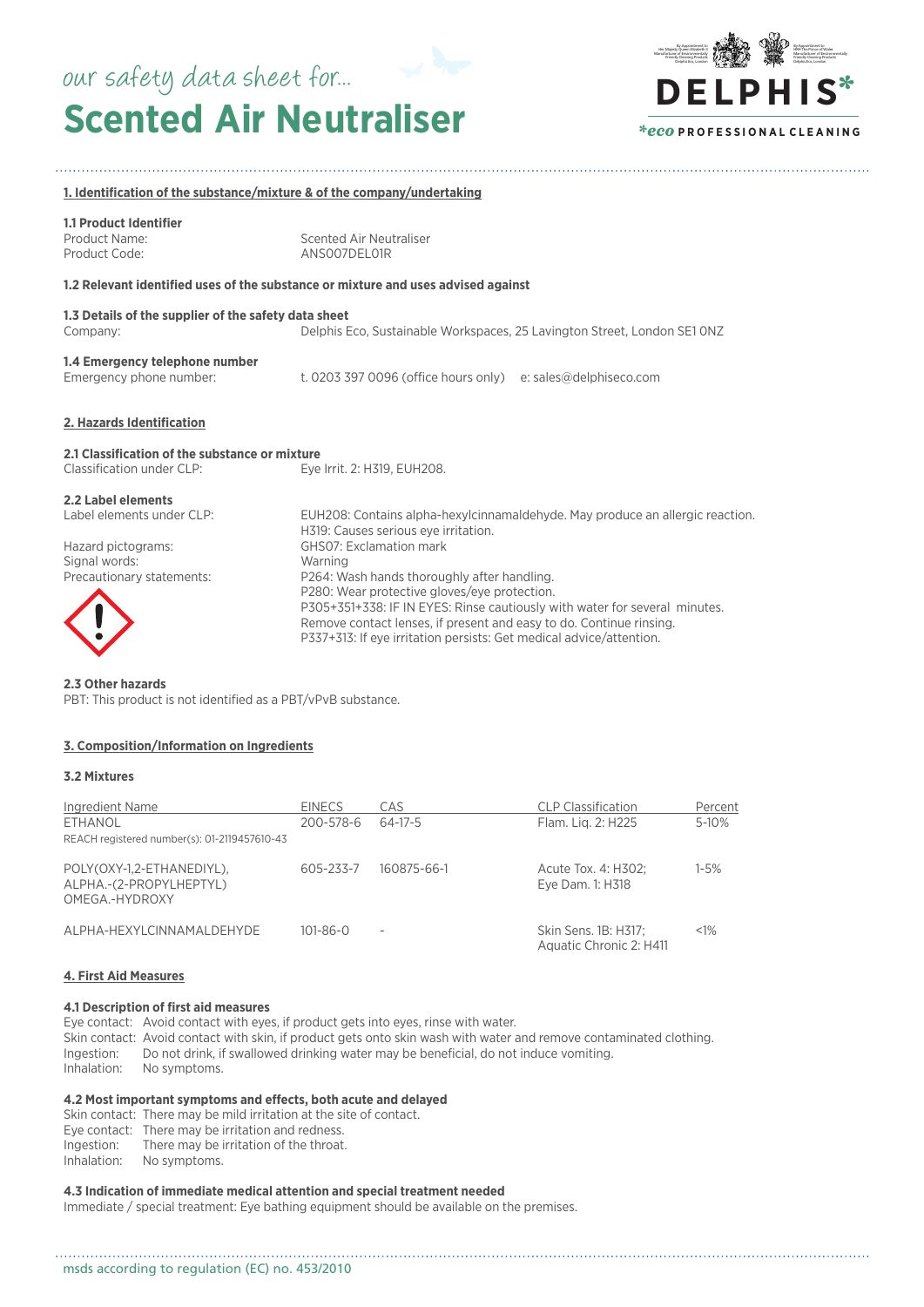## our safety data sheet for...



**Product code:** ANSO<br>**Page:** 2 of 4 Page:

**Product name:** Scented Air Neutraliser<br> **Product code:** ANS050

#### By Appointment to **HRH The Prince of Wale** Manufacturer of Environmentally Friendly Cleaning Products Delphis Eco, London By Appointment to Her Majesty Queen Elizabeth I Manufacturer of Environmentally Friendly Cleaning Products Delphis Eco, London **DE LPHIS**\*

## *\*eco* **P R O F E S S I O N A L C L E A N I N G**

#### **5. Fire Fighting Measures**

## **5.1 Extinguishing Media**

Extinguishing media: Alcohol resistant foam. Water spray. Carbon dioxide. Dry chemical powder. Use water spray to cool containers.

## **5.2 Special hazards arising from the substance or mixture**

Exposure hazards: In combustion emits toxic fumes.

## **5.3 Advice for fire fighters**

Advice for fire-fighters: Wear self-contained breathing apparatus. Wear protective clothing to prevent contact with skin and eyes.

## **6. Accidental Release Measures**

## **6.1 Personal precautions, protective equipment and emergency procedures**

Personal precautions: Refer to section 8 of SDS for personal protection details. Turn leaking containers leakside up to prevent the escape of liquid.

#### **6.2 Environmental precautions**

Environmental precautions: Do not discharge into drains or rivers. Contain the spillage using bunding.

## **6.3 Methods and materials for containment and cleaning up**

Clean-up procedures: Absorb into dry earth or sand. Transfer to a closable, labelled salvage container for disposal by an appropriate method.

## **6.4 Reference to other sections**

Reference to other sections: Refer to section 8 of SDS.

## **7. Handling and Storage**

## **7.1 Precautions for safe handling**

Handling requirements: Ensure there is sufficient ventilation of the area.

## **7.2 Conditions for safe storage, including any incompatibilities**

Storage conditions: Store in a cool, well ventilated area. Keep container tightly closed.

#### **7.3 Specific end uses**

Specific end use(s): No data available.

## **8. Exposure Controls/Personal Protection**

#### **8.1 Control parameters**

Hazardous ingredients:

ETHANOL

|       | Workplace exposure limits: |              | Respirable dust |              |
|-------|----------------------------|--------------|-----------------|--------------|
| State | 8 hour TWA                 | 15 min. STEL | 8 hour TWA      | 15 min. STEL |
| UK    | 1920 mg/m3                 | $\sim$       | -               | -            |

DNEL / PNEC No data available

## **8.2 Exposure controls**

| Engineering measures:   | Ensure there is sufficient ventilation of the area.                              |
|-------------------------|----------------------------------------------------------------------------------|
| Respiratory protection: | Not normally required. However, inhalation of vapour or spray should be avoided. |
| Hand protection:        | Protective gloves.                                                               |
| Eye protection:         | Safety glasses. Ensure eye bath is to hand.                                      |
| Skin protection:        | Protective clothing.                                                             |
|                         |                                                                                  |

## **9. Physical and Chemical Properties**

## **9.1 Information on basic physical and chemical properties**

| State:               | Liquid          |
|----------------------|-----------------|
| Colour:              | <b>Blue</b>     |
| Odour:               | Pleasant Floral |
| Evaporation rate:    | Moderate        |
| Solubility in water: | Soluble         |
| Viscosity:           | Non-viscous     |
|                      |                 |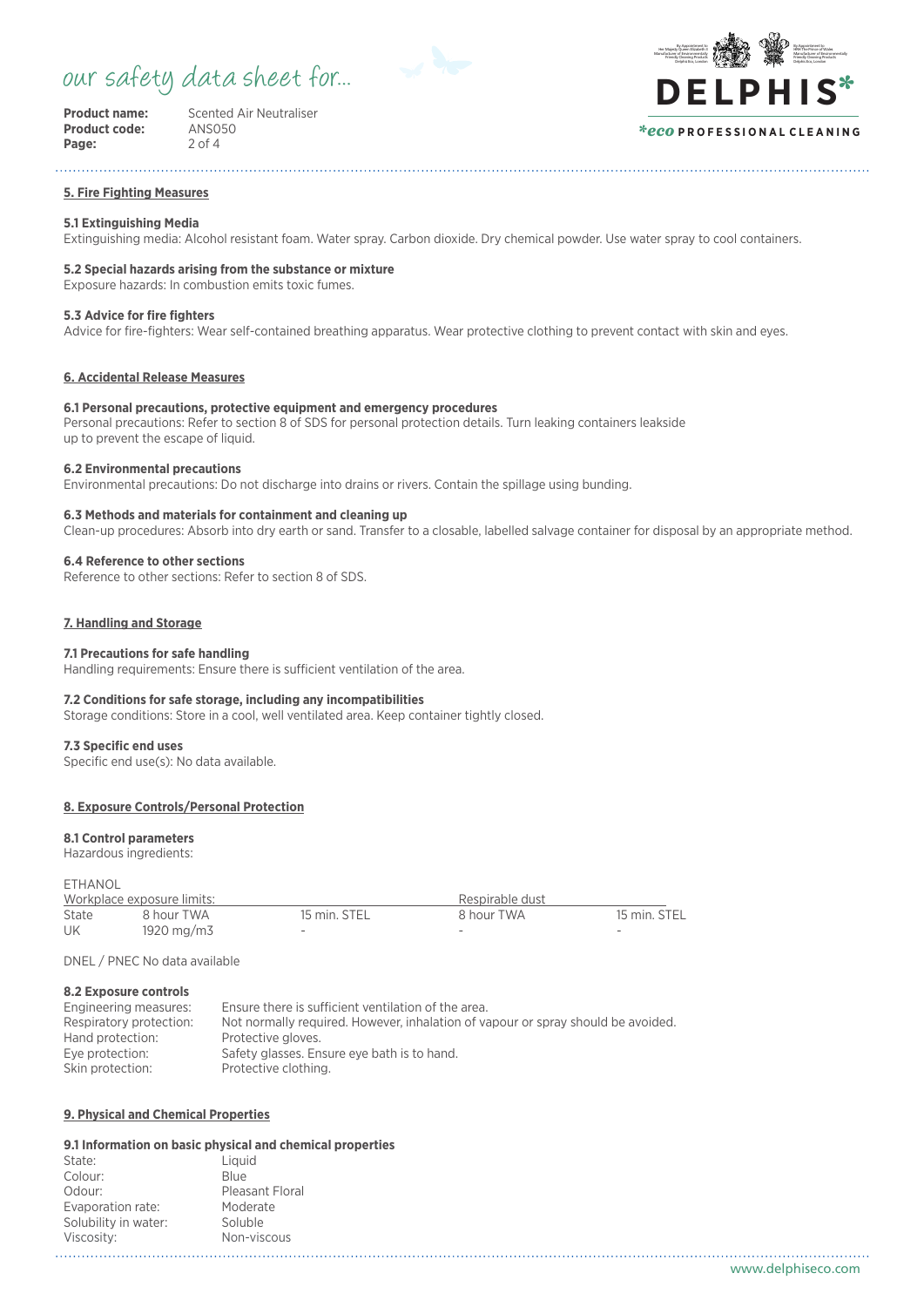## our safety data sheet for...



**Product code:** ANSO<br>**Page:** 3 of 4 Page:

**Product name:** Scented Air Neutraliser<br> **Product code:** ANS050



Boiling point/range°C: <10 Melting point/range°C: <0 Flash point°C: >93 Relative density: 0.990<br>
nH: 7.00 pH: 7.00

## **9.2 Other Information**

Other information: No data available

## **10. Stability and Reactivity**

#### **10.1 Reactivity**

Stable under recommended transport or storage conditions.

## **10.2 Chemical Stability**

Chemical stability: Stable under normal conditions. Stable at room temperature.

## **10.3 Possibility of hazardous reactions**

Hazardous reactions:Hazardous reactions will not occur under normal transport or storage conditions. Decomposition may occur on exposure to conditions or materials listed below.

## **10.4 Conditions to Avoid**

Conditions to avoid: Heat. Hot surfaces. Sources of ignition. Flames.

#### **10.5 Incompatible materials**

Materials to avoid: Strong oxidising agents. Strong acids.

### **10.6 Hazardous decomposition products**

Haz. decomp. products: In combustion emits toxic fumes.

## **11. Toxicological Information**

#### **11.1 Information on toxicological effects**

Hazardous ingredients:

ETHANOL

| <b>EIHANUL</b>                 |            |                                                                     |                       |
|--------------------------------|------------|---------------------------------------------------------------------|-----------------------|
| <b>DERMAL</b>                  | <b>RBT</b> | LD50                                                                | $>2000$ mg/kg         |
| <b>ORL</b>                     | <b>MUS</b> | <b>1H LC50</b>                                                      | $>20$ ma/ka           |
| ORL                            | <b>RAT</b> | LD50                                                                | $>2000$ mg/kg         |
|                                |            | POLY(OXY-1,2-ETHANEDIYL), .ALPHA.-(2-PROPYLHEPTYL)-.OMEGA.-HYDROXY- |                       |
| ORAL                           | <b>RAT</b> | LD50                                                                | 500mg/kg              |
| Relevant hazards for product:  |            |                                                                     |                       |
| Hazard                         |            | Route                                                               | <b>Basis</b>          |
| Serious eye damage/irritation  |            | OPT                                                                 | Hazardous: calculated |
| Symptoms / routes of exposure: |            |                                                                     |                       |

Skin contact: There may be mild irritation at the site of contact. Eye contact: There may be irritation and redness. Ingestion: Headaches or general malaise may result. There may be vomiting and diarrhoea. The casualty may appear intoxicated. Inhalation: Exposure may cause coughing or wheezing. Drowsiness or mental confusion may occur.

Delayed effects: Immediate effects can be expected after short-term exposure.

## **12. Ecological Information**

## **12.1 Toxicity**

Hazardous ingredients:

| ETHANOL       |          |             |
|---------------|----------|-------------|
| ALGAE         | 48H EC50 | $>100$ ma/l |
| Daphnia magna | 48H EC50 | $>100$ ma/l |
| <b>FISH</b>   | 96H LC50 | $>100$ ma/l |

POLY(OXY-1,2-ETHANEDIYL), .ALPHA.-(2-PROPYLHEPTYL)-.OMEGA.-HYDROXY-